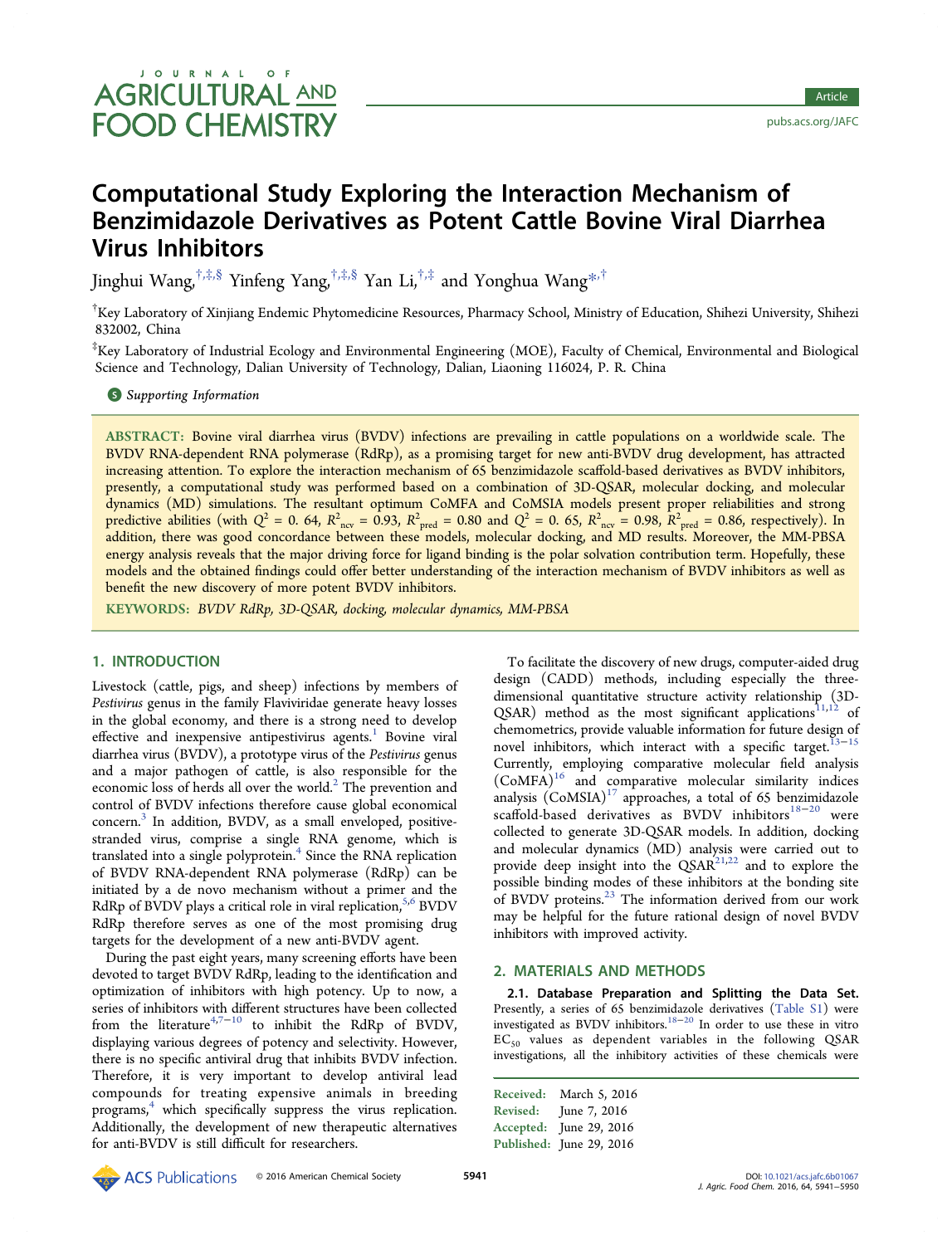

Figure 1. (A) Compound 39 [was used as a template for alignments. The common substructure is shown in blue. Alig](http://pubsdc3.acs.org/action/showImage?doi=10.1021/acs.jafc.6b01067&iName=master.img-000.jpg&w=299&h=221)nment-I, -II, and -III of all the compounds are shown in panels B, C, and D, respectively. Molecules are colored in white for common C, blue for N, red for O, yellow for S, and cyan for H atoms, respectively.

converted into the corresponding  $pEC_{50}$  ( $-\log EC_{50}$ ) values. Since the division of the training and test sets for the whole data set is a crucial step for the construction of QSAR models, random selection, which is composed of rebuilding the QSAR models and assessing the resultant statistics, is a popular utilized method to evaluate the robustness of models.<sup> $24,25$ </sup> In the current work, 65 compounds were divided into training and test sets in a proportion of 4:1 for generating and validati[ng th](#page-8-0)e model, respectively. To evaluate the predictive power of the models, the training and test set molecules were chosen randomly but their  $pEC_{50}$  values are uniformly distributed in terms of the value range of the whole set.

2.2. Molecular Modeling and Quantum Chemical Calcu**lations.** Using the SYBYL 6.9 software package, $\alpha$ <sup>o</sup> molecular modeling work with the database alignment was carried out. To compute the partial atomic charges, Gasteiger−Hü ckel char[ges](#page-8-0) were used.

2.3. Alignment of Compounds. For generating the optimal 3D-QSAR model, we use three different alignment rules, i.e., alignment-I, -II, and -III. The first alignment strategy is an atom-based approach, where the highest active molecule 39 (Figure 1A) was selected as the template for all compounds. Then, applying the "align database" program in SYBYL6.9, the rest of the molecules were aligned to the common scaffold of molecule 39 to generate effective and reliable QSAR models (Figure 1B).

Alignment-II (Figure 1C) is a receptor-based approach, which was generated based on the derived conformation of template molecule derived from docking simulation. The third alignment rule (Figure 1D) is still a receptor-based approach. In this method, all conformations of the compounds were first derived from dock analysis, and then subjected to the process of alignment-I, i.e., the conformation of ligand 39 was also chosen as the template molecule to fit all others aligning the receptor-based conformations.

2.4. CoMFA and CoMSIA Descriptors. The descriptor fields of CoMFA were obtained by employing Tripos force field. For calculating the steric and electrostatic field energies, a steric probe, i.e., an  $sp<sup>3</sup>$  carbon with a van der Waals radius of 0.152 nm, and an electrostatic probe, i.e., a single positive +1 charge, were used, respectively. For CoMSIA analysis, the CoMSIA model was derived by five descriptor fields related to steric (S), electrostatic (E), hydrophobic  $(H)$ , H-bond donor  $(D)$ , and H-bond acceptor  $(A)$ .

2.5. Generation and Validation of QSAR Models. Using partial least-squares (PLS) analysis, the CoMFA and CoMSIA fi[e](#page-8-0)lds are linearly correlated with the activity values. The leave-one-out (LOO)

method was adopted to carry out the initial cross-validation. In order to evaluate the predictive ability of obtained models, we performed the cross-validation analysis. Employing the cross-validated  $Q^2$ , the optimum number of components (ONC) with the lowest standard error of prediction (SEP) was generated. Using the ONC, the noncross-validation analysis was performed, generating the final PLS regression models for 3D-QSAR. Through several statistical parameters like the non-cross-validated correlation coefficient  $\bar{R}^2_{\text{ncv}}$ ), F value, and the standard error of estimate (SEE), the obtained non-cross-validation results were assessed. Besides, the crossvalidated correlation coefficient  $(R^2_{\text{ pred}})$  evaluated the predictive capability of the derived CoMFA and CoMSIA models.

2.6. Docking. For validating the compound–target associations and generating the most probable binding conformation, GOLD (version 5.1) with a widely used genetic algorithm was performed. In order to predict the binding positions of ligand, we optimize the GOLD Score fitness function by considering van der Waals, Hbonding, and intramolecular strain.<sup>28</sup> In our studies, the X-ray crystal structure of the BVDV RdRp (PDB code 1S49) was obtained from the Protein Data Bank.<sup>29,30</sup>

**2.7. Molecular Dynamics (M[D\).](#page-8-0)** Using AMBER  $10.0$ ,<sup>31</sup> the MD simulations of all [the](#page-8-0) molecules were carried out. Under periodic boundary conditions, the simulation process employe[d a](#page-8-0)n NPT ensemble at 300  $K^{32}$  The Berendsen thermostat approach was adopted to set the temperature to a constant. The values of  $4.5 \times 10^{-5}$ bar<sup>−</sup><sup>1</sup> for the isoth[er](#page-8-0)mal compressibility were given, and the Parrinello−Rahman scheme was used to maintain the pressure at 1 bar.<sup>33</sup> To ensure the stability of the whole system, all simulations were run for 5 ns with a 2 fs time step.

[2.8](#page-8-0). MM−PBSA Calculation. Through the all-atom molecular mechanics and Poisson−Boltzmann solvation area (MM-PBSA) method, $34$  a commonly used method in determining energetics on each complex system, the binding free energy of compounds to protein was cal[cul](#page-8-0)ated. The following equations were used to calculate the binding free energy:

$$
\Delta G_{\text{bind}} = \Delta E_{\text{MM}} + \Delta G_{\text{sol}} \tag{1}
$$

$$
\Delta G_{\text{MM}} = \Delta E_{\text{internal}} + \Delta E_{\text{electrostatic}} + \Delta E_{\text{vdw}} \tag{2}
$$

$$
\Delta G_{sol} = \Delta G_{PB/GB} + \Delta G_{SA} \tag{3}
$$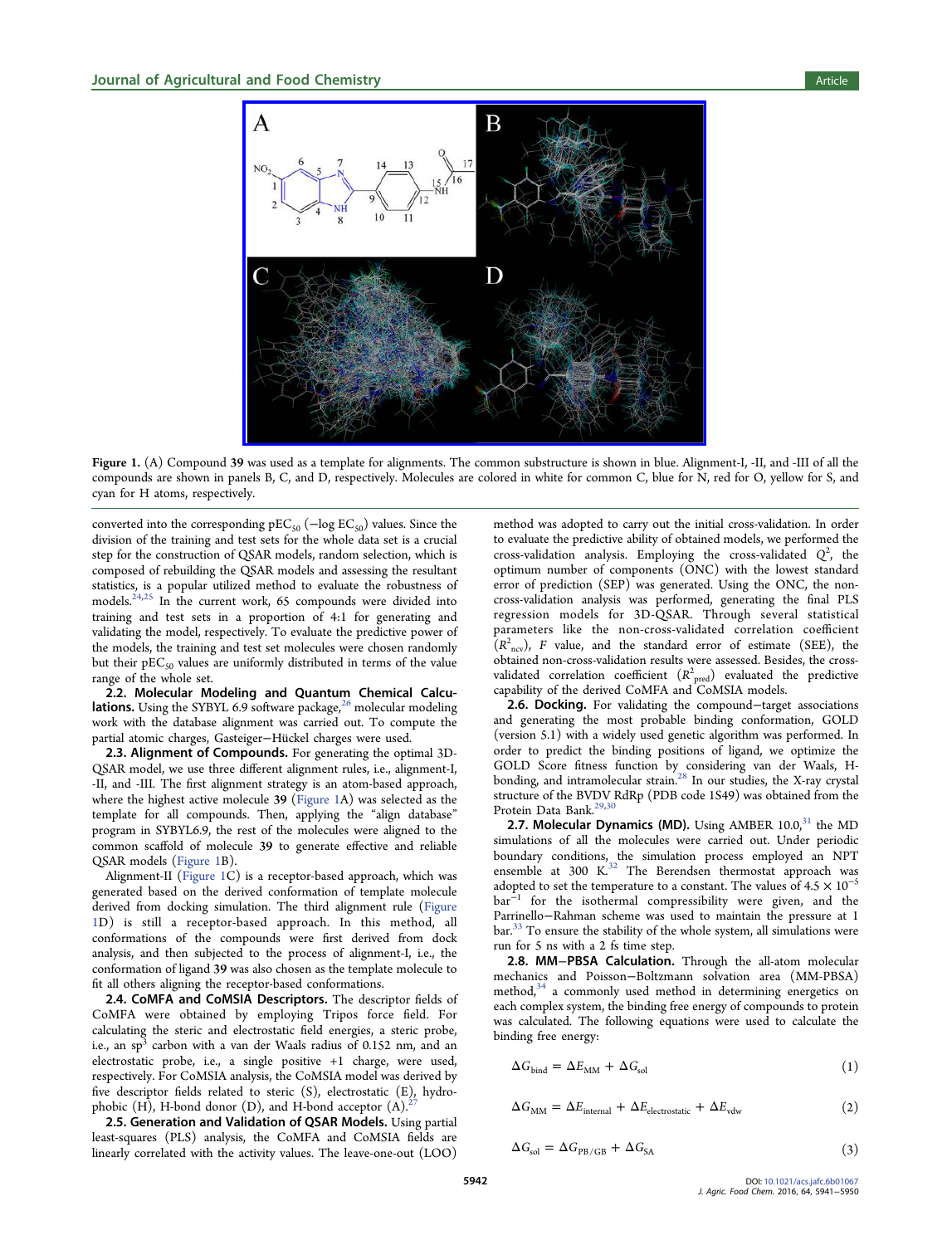where  $\Delta G_{\text{MM}}$  is the interaction energy computed with the molecular mechanics method and  $\Delta G_{sol}$  is the solvation energy.  $\Delta E_{MM}$  denotes the molecular mechanical free energy, which consists of van der Waals interaction energy  $(\Delta E_{\text{vdw}})$ , the electrostatic interaction energy  $(\Delta E_{\text{electrostatic}})$ , and the internal energy of bonds, angles and torsions  $(\Delta E_{\text{internal}})$ .  $\Delta G_{\text{sol}}$  encodes the solvation free energy, which is the sum of electrostatic solvation. Because of the negligible contribution of the entropy to the binding free energy to the same protein, which is described in many studies,  $35,36$  presently, the entropy contribution was not computed.

## 3. RESULTS

3.1. 3D-QSAR Models. To assess a QSAR model's reliability for activity prediction of unknown compounds, various statistical parameters containing the  $Q^2$ ,  $R^2_{\text{new}}$  SEE, ONC,  $R_{\text{pred}}^2$  and F-statistic values were analyzed.<sup>37</sup> Generally speaking, a cross-validated  $Q^2 > 0.5$  is considered as evidence of a 3D-QSAR model with satisfactory predictive [ca](#page-8-0)pability.<sup>38</sup> Additionally, the foundation of a reliable QSAR model involves high  $R^2_{\text{ncv}}$  and F values as well as low SEE values.<sup>39</sup> Current[ly,](#page-8-0) to derive the reliable models, three alignment methods, i.e., alignment-I, -II, and -III, were adopted. The statist[ica](#page-8-0)l results of the obtained QSAR models are summarized in Table 1. Clearly,

Table 1. Summary of CoMFA and CoMSIA Results

|                                       | alignment-I |        | alignment-II |        | alignment-III |        |  |  |  |  |  |  |
|---------------------------------------|-------------|--------|--------------|--------|---------------|--------|--|--|--|--|--|--|
| <b>PLS</b><br>statistics <sup>a</sup> | CoMFA       | CoMSIA | CoMFA        | CoMSIA | CoMFA         | CoMSIA |  |  |  |  |  |  |
| $Q^2$                                 | 0.64        | 0.65   | 0.20         | 0.24   | 0.40          | 0.37   |  |  |  |  |  |  |
| <b>ONC</b>                            | 4           | 10     | 1            | 1      | $\mathbf{1}$  | 1      |  |  |  |  |  |  |
| <b>SEP</b>                            | 0.38        | 0.40   | 0.54         | 0.53   | 0.47          | 0.48   |  |  |  |  |  |  |
| $R^2_{\text{ncv}}$                    | 0.93        | 0.98   | 0.54         | 0.55   | 0.53          | 0.53   |  |  |  |  |  |  |
| <b>SEE</b>                            | 0.17        | 0.10   | 0.41         | 0.41   | 0.42          | 0.42   |  |  |  |  |  |  |
| F                                     | 140.33      | 186.11 | 57.33        | 58.84  | 53.23         | 54.46  |  |  |  |  |  |  |
| $R^2_{\ \rm pred}$                    | 0.80        | 0.85   | $-0.09$      | 0.21   | 0.581         | 0.59   |  |  |  |  |  |  |
| Contribution (%)                      |             |        |              |        |               |        |  |  |  |  |  |  |
| S                                     | 54.50       | 14.80  | 36.90        | 17.90  | 55.60         | 22.50  |  |  |  |  |  |  |
| E                                     | 45.50       | 33.10  | 63.10        | 23.40  | 44.40         | 31.60  |  |  |  |  |  |  |
| H                                     |             | 29.60  |              | 29.50  |               | 22.90  |  |  |  |  |  |  |
| A                                     |             | 22.60  |              | 29.20  |               | 23.00  |  |  |  |  |  |  |

 ${}^aQ^2$  = cross-validated correlation coefficient using the LOO methods.  $R^{2}_{\text{ncv}}$  = non-cross-validated correlation coefficient. SEE = standard error of estimate.  $F = R_{\text{ncv}}^2/(1 - R_{\text{ncv}}^2)$ .  $R_{\text{pred}}^2$  = predicted correlation coefficient for the test set of compounds. SEP = standard error of prediction. ONC = optimal number of components.

among all the CoMFA and CoMSIA models, alignment-II and -III led to statistically unacceptable models with  $Q^2$  < 0.5, while alignment-I generated models with more significant statistical values, i.e., larger  $Q^2$ ,  $R^2_{\text{ncv}}$  F value, and  $R^2_{\text{pred}}$  and lower SEE values. Therefore, we mainly focused on alignment-I-based models, which were further used for the following discussion.

3.1.1. CoMFA Results. By analyzing the generated 3D-QSAR models, we found that, through a combinational use of S and E fields, the best CoMFA model was generated. The optimum number of components was 4 with  $Q^{\bar{2}}$  leave-one-out value 0.64 while the PLS analysis gave a good  $R^2_{\text{ncv}}$  value of 0.93,  $F =$ 140.33, and a low SEE of 0.17. These results demonstrate the stability and robustness of this model.

Currently, to validate the constructed 3D-QSAR model, 15 BVDV inhibitors in the test set were used. The predicted  $R^2_{\ \, {\rm pred}}$ value for the test set from CoMFA was 0.80, indicating that this model has strong predictive capability. The radar correlation plot of the experimental values versus the predicted activities employing the training and test sets for the optimal CoMFA model is depicted in Figure S1. Clearly, a good accordance between the predicted  $pEC_{50}$  values and the actual  $pEC_{50}$ values was found in a [tolerable](http://pubs.acs.org/doi/suppl/10.1021/acs.jafc.6b01067/suppl_file/jf6b01067_si_001.pdf) error range. These statistical parameters suggest that, during the drug design process, the generated CoMFA model contour maps should be taken into consideration.

3.1.2. CoMSIA Results. For CoMSIA models, using five field descriptors, i.e., S, E, H, D, and A fields, all 31 possible combinations of descriptors were computed to build various CoMSIA models. Here, the combination of S, E, H, and A fields leads to the optimal CoMSIA result with larger  $Q^2$ ,  $R^2_{\,\,\rm{ncv}}$  and  $R^2_{\ \, {\rm pred}}$  and lower SEE values, which was used for the following discussion. Table 1 shows the statistical result of this CoMSIA model.

As shown in Table 1, the combination of S, E, H, and A gives a good LOO cross-validated  $Q^2$  of 0.65 using 10 optimum components, indicating the strong ability of predicting the  $EC_{50}$ values of this model. In addition, a high  $R^2_{\hphantom{2} \textrm{ncv}}$  of 0.98 and a SEE value  $(0.10)$ , as well as an F value  $(186.11)$ , are obtained, presenting a good agreement of the actual and the predicted  $pEC_{50}$  values for the non-cross-validated model. The contribution fields of S, E, H, and A were shown to be 14.80%, 33.10%, 29.60%, and 22.60%, respectively.

Similar to the CoMFA model, 15 compounds in the same test set were used to test the reliabilities of the generated model. As shown in Table 1, an excellent value of 0.86  $R^2_{\rm pred}$ was obtained for the CoMSIA model, demonstrating its capability for accurately predicting the affinity of ∼86% compounds. Figure 2 shows the scattered plot of the predicted activity data versus the actual data with small variations for the training and test sets. The good correlations prove the robustness and good predictive ability of the optimal CoMSIA model.



Figure 2. [Ligand-based correlation plots of the predicted versus the](http://pubsdc3.acs.org/action/showImage?doi=10.1021/acs.jafc.6b01067&iName=master.img-001.jpg&w=239&h=221) actual  $pEC_{50}$  values using the training (filled black dot) and the test (filled red triangles) set compounds based on the CoMSIA model from random splitting.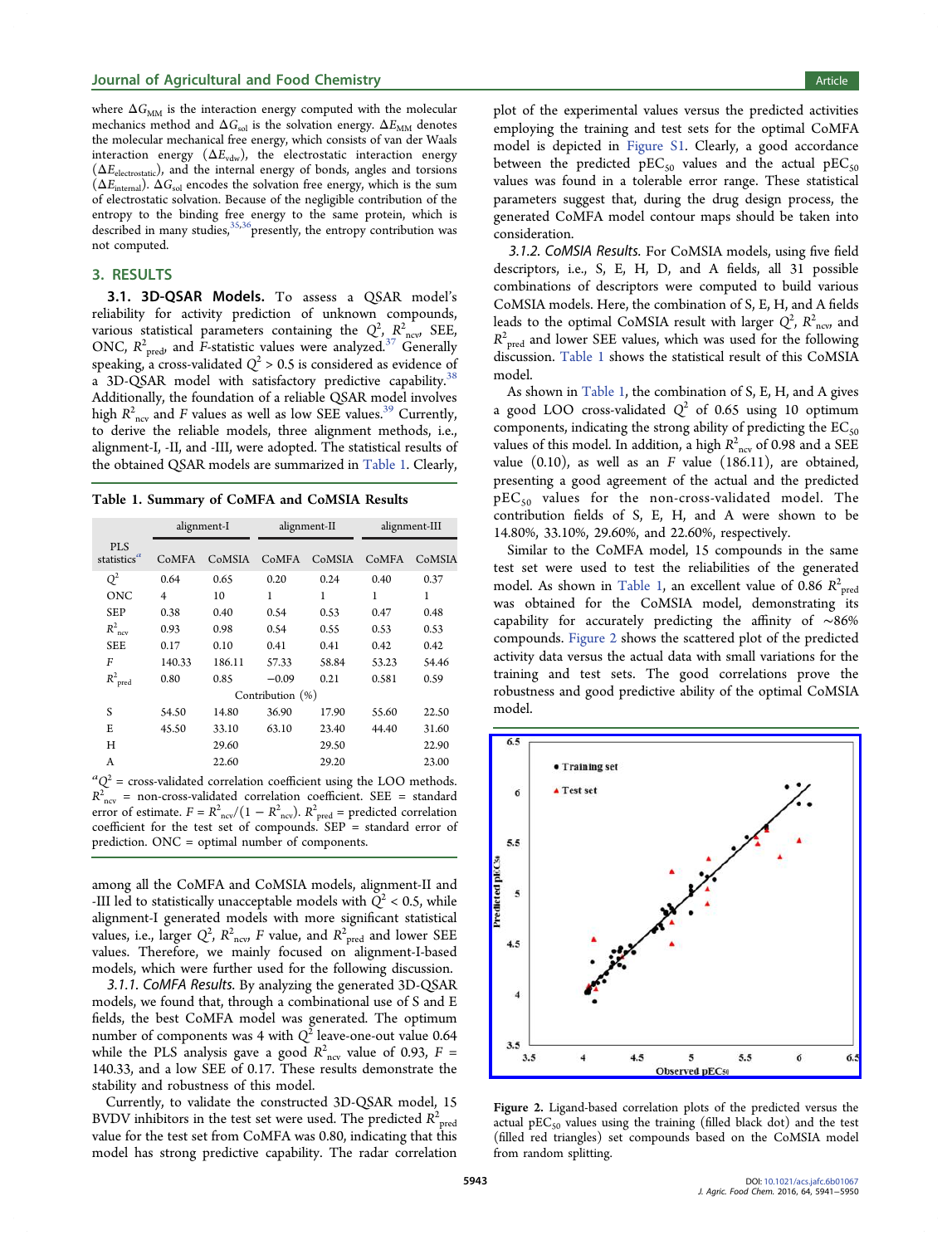<span id="page-3-0"></span>

Figure 3. CoMFA StDev\*Coeff contour maps put onto the most active molecule 39. (A) Steric contour map. Green and yellow contours illustrate regions where steric bulk has favorable and unfavorable eff[ects on the activity, respectively. \(B\) Electrostatic contour ma](http://pubsdc3.acs.org/action/showImage?doi=10.1021/acs.jafc.6b01067&iName=master.img-002.jpg&w=319&h=102)p in combination, in which blue contours indicate regions where electropositive groups increase the activity, while red contours indicate regions where electronegative groups increase the activity. The default values of 80% contribution for favored and 20% for disfavored regions were set for the visualization of the CoMFA contour maps.



Figure 4. CoMSIA StDev\*Coeff contour maps put onto the most active molecule 39. (A) Steric contour map. Green and yellow contours illustrate regions where steric bulk has favorable and unfavorable eff[ects on the activity, respectively. \(B\) Electrostatic contour ma](http://pubsdc3.acs.org/action/showImage?doi=10.1021/acs.jafc.6b01067&iName=master.img-003.jpg&w=319&h=162)p in combination, in which blue contours indicate regions where electropositive groups increase the activity, while red contours indicate regions where electronegative groups increase the activity. (C) Hydrophobic contour map. Yellow shows regions in which the introduction of hydrophobic groups is favored; white indicates regions where the introduction of hydrophobic groups is disfavored. (D) HB acceptor contour map. Purple shows regions where the introduction of H-accepting groups is favored; red indicates regions where the introduction of H-acceptors is disfavored. The default values of 80% contribution for favored and 20% for disfavored regions were set for the visualization of the CoMSIA contour maps.

3.2. Contour Map Analysis. For viewing the field effects on the target features, the 3D contour maps of the optimum CoMFA and CoMSIA models were constructed and analyzed, offering good insight into the new drug design. $40$  To aid in visualization, the most active inhibitor (compound 39) along with the CoMFA and CoMSIA contour maps i[s d](#page-9-0)epicted in Figures 3 and 4, respectively.

In the case of the CoMFA model, Figure 3A depicts its steric contour maps. Green and yellow contours represent regions where bulky groups favor and disfavor the activity of inhibitors, respectively. As observed in Figure 3A, a large positive green isopleth around the −CH3CO and a little green contour near the  $-NO<sub>2</sub>$  show sterically favored positions, meaning that chemicals with bulky groups at these positions should present higher bioactivity than those without or with less bulky substituents in that location. For example, a comparison of compounds 27 and 33 shows that changing the group from −CH<sub>3</sub>CO to −CH<sub>3</sub>CH<sub>2</sub>CO in this position might improve the activity. Moreover, compound 29 ( $(CH_2)_4N-CH_2CO$ ) has relatively lower activity as compared to compound 45  $(CH_3N(CH_2CH_2)_2N-CH_2CO)$ , which might be partly due to the steric interaction. Additionally, compound 23 possessing a  $5-NO<sub>2</sub>$  group has lower potency than compound 24 (−COHCH3) possibly owing to the green isopleth. Also, a

big yellow map near the benzimidazole, embedding positions 9−12 and the NH bridge at position 15, indicates that having big substituents in these sites is unfavorable for the activity.

The contour maps of electrostatic descriptor are presented in Figure 3B, where the blue and red regions suggest the preference of electropositive groups and electronegative substitutions, respectively. As a matter of fact, most of the excellent derivatives (22, 40−47) possess electron-donating  $-NH<sub>2</sub>$ ,  $-NHCH<sub>3</sub>$ ,  $-NCH<sub>3</sub>CH<sub>3</sub>$ , and  $-OCH<sub>3</sub>$  groups around the −CH3CO. As clearly observed from Figure 3B, a red contour with medium size at position 13 shows that molecules with electron-withdrawing substituents at this site have higher activity. Actually, those with highly electron-withdrawing N or O atoms at position 13 (1−33) are mostly inactive compounds, which is partly due to the presence of red contours around here.

By comparing with CoMFA model, the optimal CoMSIA model generated from our work not only computes the descriptors of steric and electrostatic fields but also utilizes the hydrophobic and HB acceptor fields to correlate with the activity of inhibitors. Figures 4A and 4B depict the steric and electrostatic contours of the CoMSIA model with favoring and disfavoring activity, respectively, which are nearly in accordance with the corresponding CoMFA contours (Figures 3A and 3B).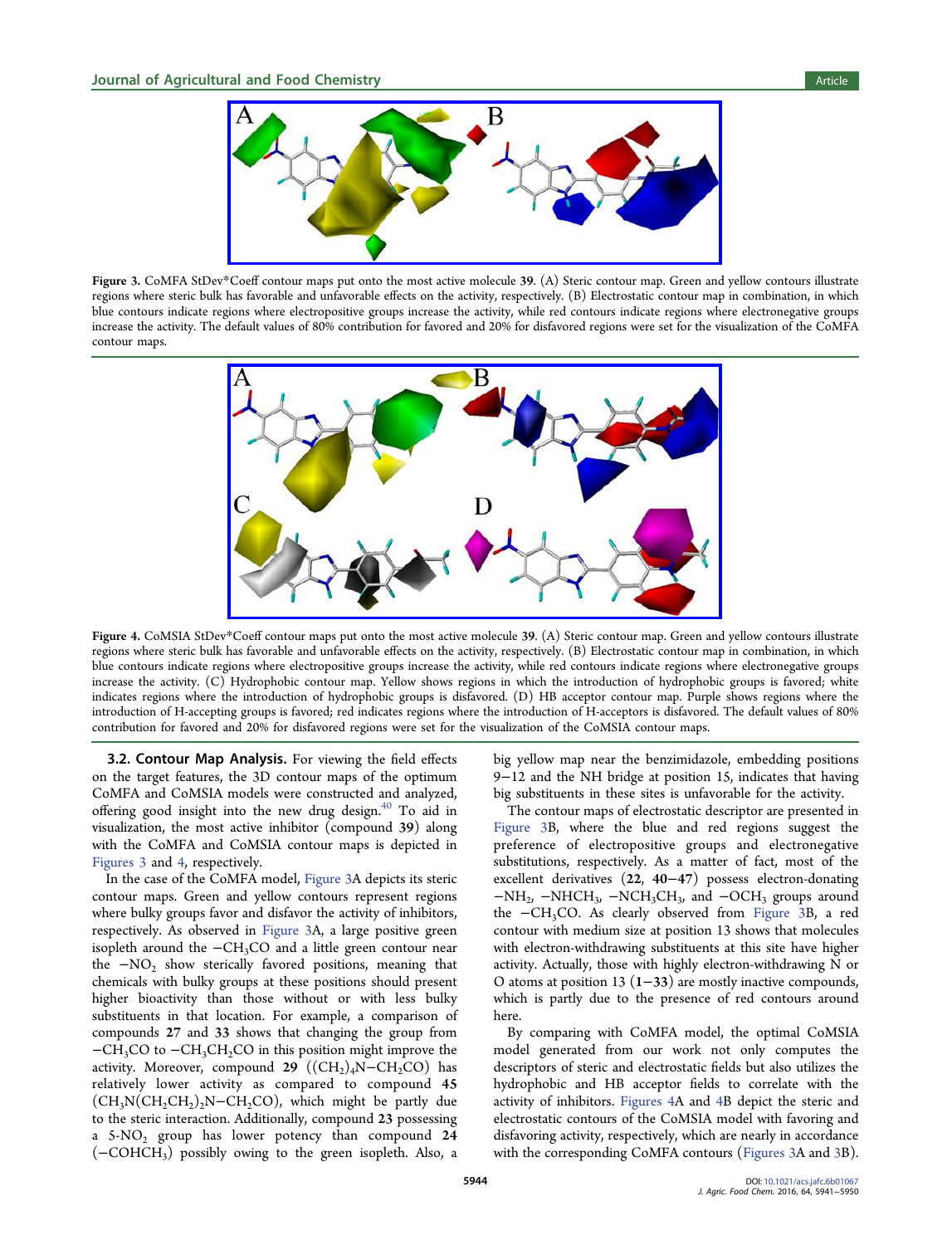<span id="page-4-0"></span>Thus, they are not discussed here, and we mainly discuss the CoMSIA hydrophobic contours and the H-bond acceptor contours below.

The hydrophobic contours of the CoMSIA model are presented in Figure 4C, where the yellow and gray areas suggest the favorable and unfavorable hydrophobic features, respectively. A[s clearly](#page-3-0) seen from Figure 4C, a yellow contour with optimal sized length around position 1 plays a significant role for increasing the inhibitory a[ctivity of](#page-3-0) the molecule, owing to the occupancy of hydrophobic groups. Moreover, trailed by the yellow region, one big gray contour observed in Figure 4C indicates that the benzimidazole ring with the optimal chain length is required attached to position 1, demons[trating th](#page-3-0)e favor for hydrophilic groups at this location. Additionally, the gray maps with the optimal sized length presented around positions 10 and 16 suggest that the occupancy of hydrophobic substitutions will improve the activity. In fact, after comparing compounds  $32-52$  (pEC<sub>50</sub> > 5), a pattern for the hydrophobic groups existing at these positions is found. On the contrary, the lower biological activities of compounds  $1-3$  (pEC<sub>50</sub> < 5) are possibly due to the favored region of the hydrophilic groups.

In terms of the H-bond acceptor contour maps of the CoMSIA model, the purple and red regions displayed in Figure 4D represent the increased and decreased activity of chemicals with H-bond acceptor substituents, respectively. Cle[arly, a](#page-3-0) [b](#page-3-0)ulky favorable purple contour presented near the −COCH<sub>3</sub> of the position 16 moiety of compound 39 suggests the need for acceptor substitutions at this location to maintain the maximum potency of compounds. By comparing compounds 41 and 26, a conclusion can be drawn that an addition of a H-bond acceptor group  $-OCH<sub>3</sub>$  at this position would generate a higher activity than  $-NH<sub>2</sub>$ , which is exemplified by the improved activity from 4.79 to 6.00. In addition, two unfavorable red contours are found near the linker between positions 11 and 15, implying the increased inhibitory activity of molecules if they possess a H-bond donor substitute at these sites. This is in agreement with the observations between molecules 41 and 25, in which compound 41with an −NH2 group displays an improved activity compared to compound 25 with the  $NO<sub>2</sub>$  in this position exhibiting significantly decreased potency.

3.3. Flexible Docking Analysis. The obtained compounds were docked into BVDV RdRp using the GOLD docking algorithm. Presently, all 65 chemicals were docked into the active site of protein 10 times for searching the possible binding conformation. The most potent compound 39 with the best pose was chosen for exploring the interaction mechanism of BVDV inhibitors and used for further analysis. Figure 5 shows the docking results of chemical 39 into the active site of the receptor with the key residues located at the binding pocket. In addition, Figure S2 depicts the binding gesture of compound 39 inside the active site cavity. Clearly, compound 39 is suitably situated [at the GTP](http://pubs.acs.org/doi/suppl/10.1021/acs.jafc.6b01067/suppl_file/jf6b01067_si_001.pdf) binding site, showing a good agreement with the X-ray crystal data of BVDV RdRp, supporting the validation of our docking study. The topmost pose of compound 39 is stabilized by hydrogen bonding and electrostatic interactions, as well as hydrophobic interactions with the residues at the binding pocket.

As shown in Figure 5, fitting compound 39 into the difference electron density map, its orientation is supported by a basic environment containing the phosphate groups (His499, Arg517, Ly525, Arg529) and a polar environment including the ribose OH groups (Ser548) as well as the hydrophobic environment around the guanine base (Phe549, Met552,





Figure 5. [Stereo view of docking interactions of compound](http://pubsdc3.acs.org/action/showImage?doi=10.1021/acs.jafc.6b01067&iName=master.img-004.jpg&w=239&h=141) 39 with active site amino acid residues of BVDV RdRp.

Tyr553, Ile522), which is also almost similar to the GTP binding site in BVDV RdRp.<sup>29,30</sup> From docking studies, we observed that compound 39 and GTP lie in the same pocket of BVDV RdRp, presenting the [con](#page-8-0)tributions of key active-site residues to the ligand−receptor interaction. The binding interactions showed a good binding affinity for interaction with the BVDV RdRp active binding site.

In addition to the above interactions with active-site residues, hydrogen bonding analyses are also carried out in our docking study. It is observed from Figure 5 that the core of the ligand is anchored in the active site through four hydrogen-bonding interactions with the BVDV RdRp. In detail, the oxygen and nitrogen atoms in positions 15 and 16 participate in the hydrogen bonding with Arg529 (−O···HN, 3.14 Å) and Tyr553 (−O···HN, 2.66 Å). These hydrogen bonds are perfectly filled in the center of the BVDV RdRp pocket, and play essential roles in improving the inhibitors' activity. Additionally, the nitrogen atom in the scaffold of benzimidazole ring bound in the hydrogen bonding with Arg517 at a distance of 2.59 Å, showing a good concordance with the results of Rossmann et al.<sup>30</sup> In addition, the  $-NO_2$  group at the terminal of compound 39 solidly formed two hydrogen bonds with the Arg267 (−O··· H[N,](#page-8-0) 2.70 and 3.03 Å).

Moreover, in order to further explore the binding position of the BVDV derivatives, the binding modes of the lowest active compound 64 and medium affinity inhibitor 29 were also investigated (Figure S3). As demonstrated in Figure S3A, molecule 64 fitted into the binding cavity which consists of His499, Ser4[98, Arg285](http://pubs.acs.org/doi/suppl/10.1021/acs.jafc.6b01067/suppl_file/jf6b01067_si_001.pdf), Asp268, Arg267, Arg[529, Lys525,](http://pubs.acs.org/doi/suppl/10.1021/acs.jafc.6b01067/suppl_file/jf6b01067_si_001.pdf) Ile522, Ser548, Phe549, Met552, and Tyr553. Additionally, there are two potential H-bonds formed by compound 64 with Arg529. Through a comparison of the binding site of chemical 39, we find that compound 64 appears at almost the same binding site as compound 39, and when a big group is introduced, the binding mode changes clearly affect the binding affinity. Due to the strong steric hindrance of this substituent, the H-bond is broken, and the nitrogen atom of the substituent in turn forms two H-bonds with residue Arg529. This may be the reason that compound 64 is the least active molecule.

Figure S3B shows the binding conformation of compound 29. Obviously, hydrogen-bonding and hydrophobic interactions w[ith particu](http://pubs.acs.org/doi/suppl/10.1021/acs.jafc.6b01067/suppl_file/jf6b01067_si_001.pdf)lar active-site residues are crucial for the stabilization of the docked pose of the medium active molecule 29 into BVDV RdRp. In total, there are three H-bonds that were found between the ligand and residues Arg529 and Ser498. Compared with the binding mode of compound 39, we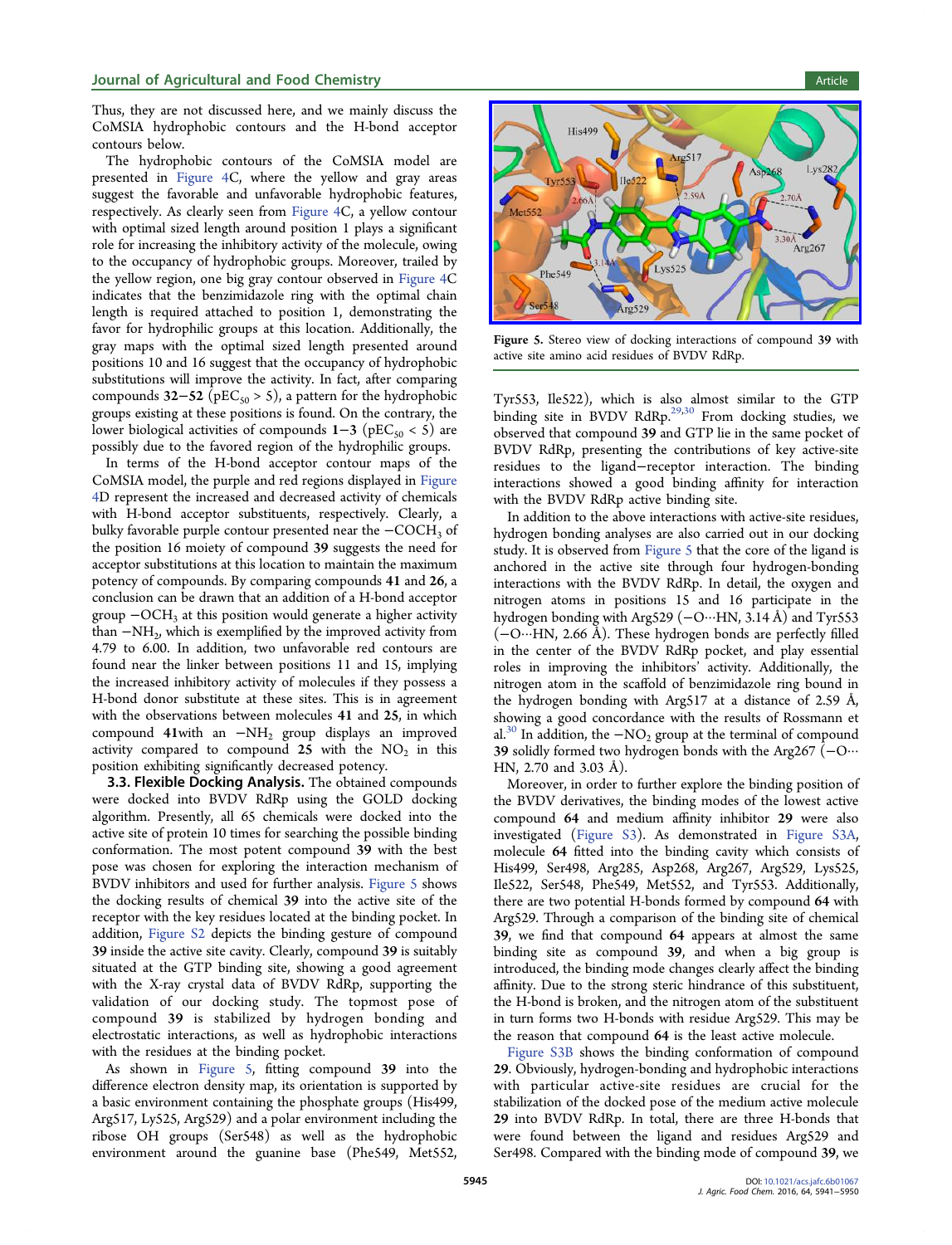<span id="page-5-0"></span>observed that both inhibitors adopted the same binding pocket and the substituent at the position 17 affects the binding energies. This is not surprising because both compounds contain the same scaffold and similar substituents. However, when this position of compound 39 was substituted by −OCH3, the binding energies increased remarkably, owing to the hydrophobic interactions with residues Phe549, Met552, Tyr553, and Ile522. Therefore, molecular optimization near this region would further improve bioactivity.

Taken together, all the findings yield valuable insights into the molecular mechanisms of the BVDV inhibitors, which will facilitate medicinal chemists in identifying the scaffolds surpassing the congeneric series of chemical space used for a general QSAR methodology.<sup>41</sup>

3.4. MD Analysis. To assess the reasonability of the binding mode predicted by GOL[D,](#page-9-0) the initial ligand geometries generated from the docking model were used to perform MD protocols. Herein, a 5 ns MD simulation was carried out to investigate the molecular interactions involved in ligand 39 and the receptor, with main emphasis on exploring the conformational changes occurring in the obtained complex.

Additionally, to check the dynamic stability of the simulated system, the root-mean-square deviation (RMSD) of the MD trajectories for the initial complex was calculated. Figure 6A



Figure 6. [\(A\) View of superimposed backbone atoms of the average](http://pubsdc3.acs.org/action/showImage?doi=10.1021/acs.jafc.6b01067&iName=master.img-005.jpg&w=239&h=155) structure for the MD simulations and the initial structure of the docking for the complex. (B) Plot of the root-mean-square deviation (RMSD) of docked complex/ligand versus the MD simulation time in the MD-simulated structures. Compound 39 is represented as carbon chain in green for the initial complex and carbon chain in maroon for the average structure, respectively.

depicts the RMSDs of the system simulation for the BVDV RdRp complex. Clearly, the RMSD value for the protein− ligand complex trajectory reaches 1.6 to 3 Å from initial to 1.1 ns and undergoes a conformational change during the MD simulation. After 2 ns, the RMSD value attains a plateau about 4 Å, suggesting that the model thereafter is in equilibrating state from 1.1 to 2 ns. Besides, it is observed that, after 2 ns of simulation, a clear metastable conformation for the molecular system was found.

Furthermore, a superimposition of the initial structure from docking and the average structure of the complex for the last 1 ns from MD simulations is shown in Figure 6B. Obviously, the average structure and the initial docked structure of the ensemble are superimposed well. In addition, after a certain time, more consistency in conformation of the docked complex of compound 39 was observed during the MD process, which indicates that the ligand is stable during the course of simulation.

Since hydrogen-bonding interactions deeply affect the specificity, adsorption, and metabolization of drugs, they play important roles in the development of drug design.<sup>42</sup> For exploring the positional conformational variations in the ligand of the binding pocket, hydrogen-bonding interactions [with](#page-9-0) the main native contacts in both MD and docking simulations were compared (Figure  $7$ ).<sup>43</sup> As seen from Figure 7, a total of three



Figure 7. [Plot of the MD-simulated structures of the binding site with](http://pubsdc3.acs.org/action/showImage?doi=10.1021/acs.jafc.6b01067&iName=master.img-006.jpg&w=239&h=153) compound 39. H-bonds are shown as dotted red lines; active site amino acid residues are represented as sticks.

H-bonds appeared in both simulation systems for the protein− ligand complex. In docking simulation, a backbone H-bond is observed with Tyr553, whereas in MD simulation, a side chain H-bond is noted with the same residue. In addition, the NH groups of Arg267 form two stable H-bonds with the ligand in docking study, showing high occupancy, which are consistent with the docking results (Table S2). Moreover, in MD simulation, compound 39 forms three stable hydrogen bonds with Asp268. Similar to the r[esults obta](http://pubs.acs.org/doi/suppl/10.1021/acs.jafc.6b01067/suppl_file/jf6b01067_si_001.pdf)ined from docking, the majority of crucial residues in the binding site including Phe549, Tyr553, Ile522, Lys525, Arg517, Val521, Asp268, Val269, Arg267, His499, Arg529, Glu575, Leu677, Met552, and Ser548 are observed during MD simulation, showing the reliability of our docking model. Actually, there are some small changes existing in the MD simulation, but the conformation of the ligand in the binding pocket is still stable, indicating the rationality and reasonability of our docking study. All these findings derived from our dry lab work would be helpful in designing novel BVDV inhibitors. The key structural features with the requirement for improving the activity of chemicals are shown in Figure S4.

3.5. Binding Free Energy Component Analysis. With an attemp[t to evalua](http://pubs.acs.org/doi/suppl/10.1021/acs.jafc.6b01067/suppl_file/jf6b01067_si_001.pdf)ting the relationship between the biological activities of inhibitors with their binding affinities, we calculated the binding free energy of compound 39 with the RdRp of BVDV employing the MM-PBSA approach. The MM-PBSA is composed of four terms, i.e., the van der Waals interaction energy  $(\Delta E_{vdw})$ , the electrostatic energy  $(\Delta E_{electrostatic})$ , the nonpolar solvation free energy ( $\Delta G_{SA}$ ), and the polar solvation free energy ( $\Delta G_{\text{PB/GB}}$ ). Table 2 shows the binding free energy results with the detailed contribution of each energy component.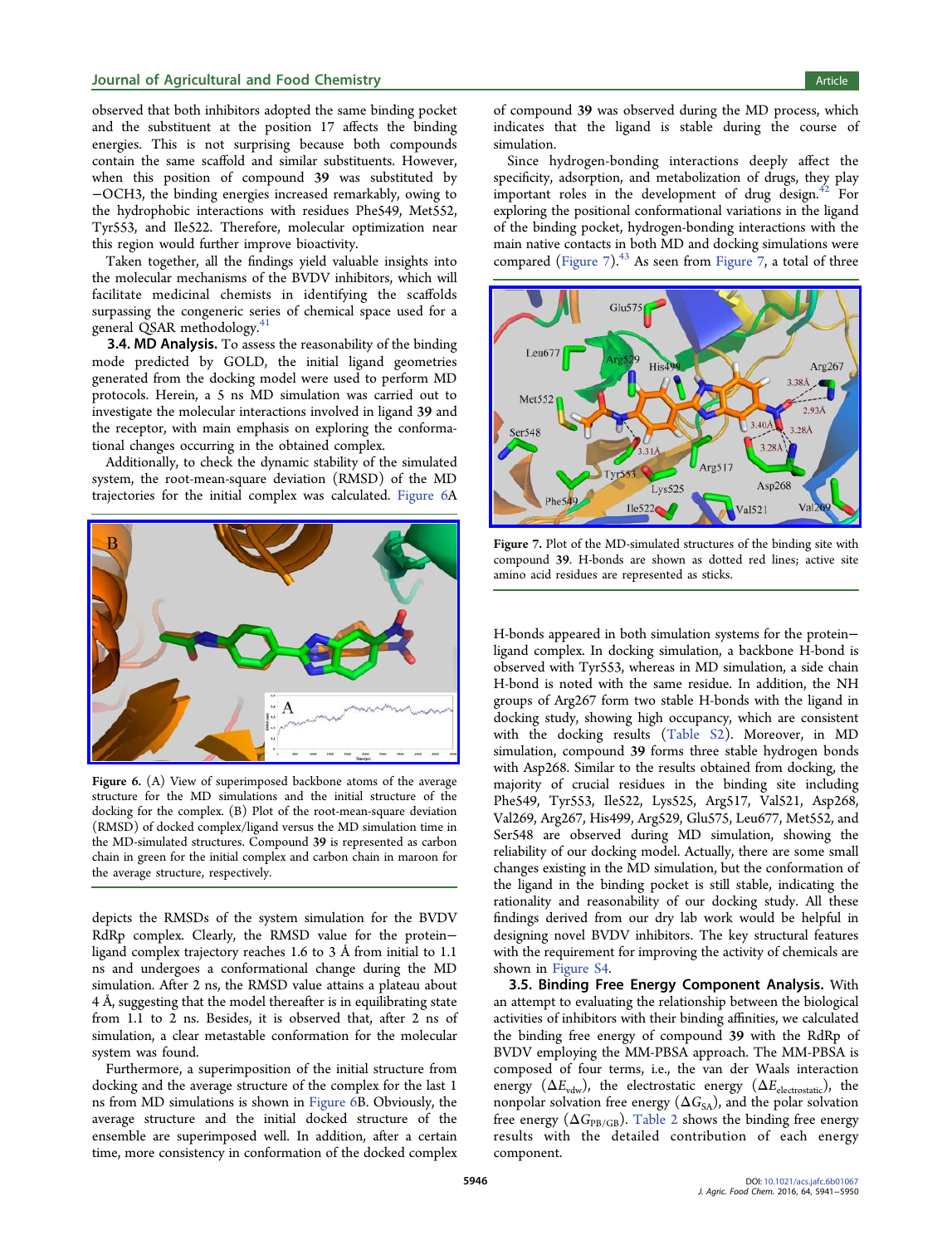Table 2. Contributions of Various Energy Components to the Binding Free Energy (kcal mol<sup>−</sup><sup>1</sup> ) for the Studied Inhibitor with  $BVDV^a$ 

|                                  | receptor    |       | ligand   |      | complex     |       | delta    |      |
|----------------------------------|-------------|-------|----------|------|-------------|-------|----------|------|
| component                        | mean        | std   | mean     | std  | mean        | std   | mean     | std  |
| $\Delta E_{\text{vdw}}$          | $-4783.33$  | 3.71  | $-1.08$  | 0.13 | $-4809.17$  | 3.74  | $-24.76$ | 0.20 |
| $\Delta E_{\rm electrostatic}$   | $-40717.37$ | 10.08 | $-12.21$ | 0.23 | $-40772.15$ | 10.17 | $-42.55$ | 0.41 |
| $\Delta G_{\rm PB/GB}$           | $-9271.96$  | 8.21  | $-27.63$ | 0.07 | $-9236.90$  | 8.18  | 62.69    | 0.50 |
| $\Delta G_{\text{SA}}$           | 157.77      | 0.15  | 1.90     | 0.00 | 157.38      | 0.15  | $-2.30$  | 0.02 |
| $\Delta E_{\rm gas}(E_{\rm MM})$ | $-45500.71$ | 10.76 | $-13.31$ | 0.24 | $-45581.32$ | 10.80 | $-67.31$ | 0.45 |
| $\Delta G_{\rm sol}$             | $-9114.19$  | 8.17  | $-25.72$ | 0.07 | $-9079.52$  | 8.14  | 60.40    | 0.50 |
| $\Delta G_{\rm bind}$            | $-54614.89$ | 7.65  | $-39.03$ | 0.23 | $-54660.84$ | 7.65  | $-6.91$  | 0.37 |

 ${}^a\Delta E_{\rm vdw}$  energies shown as contributions from van der Waals energy;  $\Delta E_{\rm electrostatic}$  electrostatic energy;  $\Delta G_{\rm PB}$  is the polar solvation energy with the PB model;  $\Delta G_{bind}$  is the sum of  $\Delta E_{vdw} + \Delta E_{electrostatic} + \Delta G_{PB/GB} + \Delta G_{SA}$ ; delta is equal to mean (complex) – [mean (ligand) + mean (receptor)]; std, standard error of mean values.

As shown in Table 2, the total binding free energies of the binding system in drug−receptor complex simulations is −6.91 kcal·mol<sup>−</sup><sup>1</sup> , revealing that compound 39 prefers binding to BVDV RdRp. Moreover, a further observation of the individual free energy component suggests the important contributions of the van der Waals  $(-24.76)$  and electrostatic  $(-42.55)$ interactions in the ligand-binding system. Additionally, the polar interaction terms ( $\Delta E_{\text{electrostatic}} + \Delta G_{\text{PB/GB}}$ ) made a slightly favorable contribution to the ligand−protein complex. With respect to the nonpolar interaction contributions ( $\Delta E_{\text{vdw}}$ )  $+ \Delta G_{SA}$ ), they offer the dominant driving forces for the binding, indicating that the association of the receptor−ligand complex is predominantly driven by the highly favorable nonpolar interaction contribution rather than by the polar ones.

## 4. DISCUSSION

4.1. Comparing Contours with MD Results. For testing the reliability of the built models, the contour maps were used for a comparison with the MD results. As depicted in Figures 3A and 4A, the large positive yellow contour maps of the CoMFA and CoMSIA models suggest that the bulk[y/steric](#page-3-0) [gr](#page-3-0)oups a[ro](#page-3-0)und the −CH3CO are not favored, which coincides well with the results derived from MD, where the large substitutions added here will lead to a decreased activity. Actually, MD studies have demonstrated that there are many residues including Arg529, His499, and Tyr553 at this region, leading to a small volume of the binding pocket. Therefore, too large groups introduced here may result in a steric clash, which is in accordance with the steric yellow contours of the previous CoMFA and CoMSIA models. In electrostatic contour maps, it is worth mentioning that several electropositive residues including His499, Arg529, and Arg517 are around position 15, indicating that this region is favorable for electronegative groups, which is in good accordance with the electrostatic blue contour by CoMFA and CoMSIA analysis (shown in Figures 3B and 4B). Similarly, the binding pocket also has a small quantity of electronegative charge at position 9 due [to the](#page-3-0) [am](#page-3-0)ino a[cid](#page-3-0) residue Asp268, thus forming a favorable interaction with the negatively charged substitution of the ligand, which can be deduced from the blue contours seen in the above CoMFA and CoMSIA analysis.

In addition, Figure 7 shows that position 1 points toward the hydrophobic binding pocket formed by Val521 and Val269 residues. As a [matter o](#page-5-0)f fact, the groups at this position were almost hydrophobic, which may explain the presence of yellow contour maps in the above CoMSIA study. Moreover, the Hbond acceptor contours of CoMSIA correlate well with the H-

bond interactions involved in affecting the binding and activity of ligand. In detail, the oxygen atom of  $-NO<sub>2</sub>$  at the terminal of the compound 39 solidly forms five bonds (Figure 7) with the Arg267 (−O···HN, 3.38 and 2.93 Å) and Asp268 (−O···HN, 3.38 and 2.93 Å), which is strongly suppo[rted by t](#page-5-0)he purple contour at this position as observed from the previous CoMSIA model (Figure 4D).

Overall, during MD simulation, all the steric, electrostatic, hydrop[hobic, and](#page-3-0) H-bond acceptor interactions between the ligand and BVDV RdRp are in good agreement with the contour maps described previously, suggesting the reasonability of the QSAR models generated presently. All these results may offer useful information for the discovery of new potent BVDV inhibitors in the future.

4.2. Comparison of Binding Mode Analysis. To further explore the binding mode of the BVDV inhibitors and determine whether a similar mechanism of BVDV RdRp existed, docking procedure was carried out with the developed BVDV inhibitors. First, we directly compare the binding site of compound 39 with the crystal structure of the BVDV RdRp bound to GTP. Then, the findings of previous works were compared with the current results. All obtained results could provide useful insights for developing novel BVDV inhibitors with improved potency.

4.2.1. Comparison with the Crystal Structure of the BVDV RdRp Bound to GTP. By comparing the docking results of compound 39 with the crystal structure of the BVDV RdRp bound to GTP, we found that both ligands are deeply located inside the BVDV RdRp pocket and their binding modes are almost similar, proving the reasonability of our docking process. As seen from Figure S5, like chemical 39 in the docking study, the binding site for the X-ray crystal data of compound GTP was also encl[osed in the](http://pubs.acs.org/doi/suppl/10.1021/acs.jafc.6b01067/suppl_file/jf6b01067_si_001.pdf) difference electron density map, which consists of the phosphate groups (His499, Arg517, Ly525, and Arg529), a polar environment including the ribose OH groups (Ser498), and the hydrophobic environment around the guanine base (Tyr581). Additionally, for understanding the flexibilities of BVDV RdRp and exploring the protein−ligand interactions, the H-bonds for ligands 39 and GTP were compared as well. In Figure S5, a H-bond formed with Arg517 was observed in X-ray crystallography of the molecule with the BVDV protein, whic[h coincides](http://pubs.acs.org/doi/suppl/10.1021/acs.jafc.6b01067/suppl_file/jf6b01067_si_001.pdf) well the results in the docking study. Due to the difference of the structure of the two compounds and the strong steric hindrance of the −NHCOCH3 group near positions 15, 16, and 17 in our docking result, compound 39 has only a slight conformational drift compared with the X-ray crystal data of compound GTP.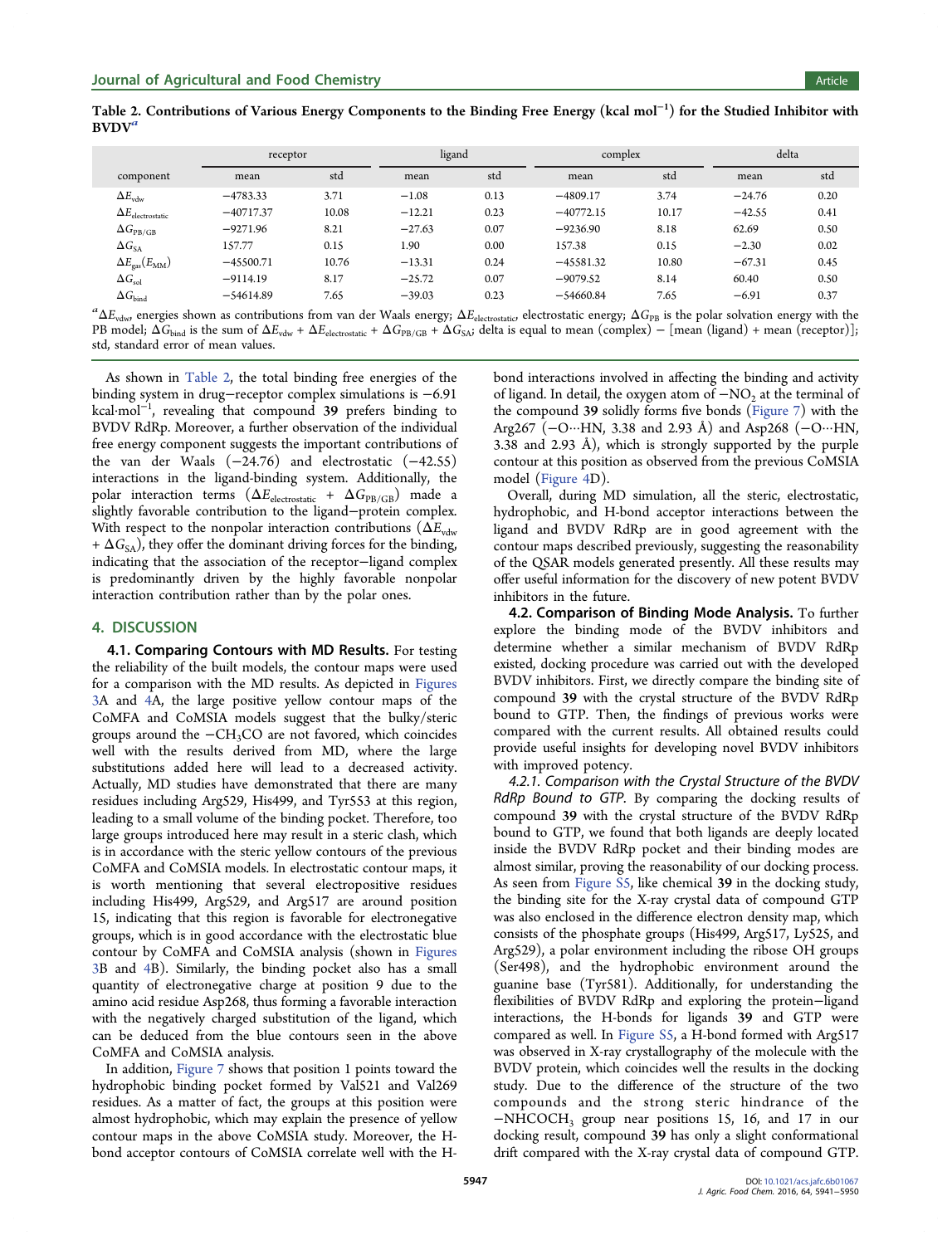<span id="page-7-0"></span>Moreover, four new H-bonds were formed in the docking study (Figure 5). In detail, the oxygen and nitrogen atoms of the ligand participate in the hydrogen bonding with Arg529 and [Tyr553 an](#page-4-0)d the  $-NO<sub>2</sub>$  group of compound 39 solidly forms two hydrogen bonds with the Arg267. Although the difference of the H-bonds between the compound 39 and GTP of the two binding modes is small, the orientation of the ligand still can be observed. Therefore, the almost similar orientation of the ligands in the binding cavity for both the current work and the X-ray crystal data once again demonstrates the reliability of our docking model.

4.2.2. Comparison with Five Known BVDV Inhibitors. Until now, there are several docking reports on BVDV RdRp receptor, making a great contribution for the exploitation and optimization of small-molecule inhibitors with high potency. As far as we know, five kinds of BVDV inhibitors including BPIP, LZ37, TSC, AG110, and  $\gamma$ -carboline based on the molecule modeling were reported in recent literature and their putative binding sites were used for a comparison with our docking results. Figure S6 summarizes the structures of these molecules, and the major structural features impacting the activity drawn by the[m are summ](http://pubs.acs.org/doi/suppl/10.1021/acs.jafc.6b01067/suppl_file/jf6b01067_si_001.pdf)arized in Table S3, where the similarities and differences of these studies are easily observed.

Obviously, four binding [modes in](http://pubs.acs.org/doi/suppl/10.1021/acs.jafc.6b01067/suppl_file/jf6b01067_si_001.pdf)cluding Phe224, Glu291, Asn264, and Ala392 positions are found in Table S3. In fact, these binding modes share common characteristics with the prominent hydrogen-bonding interactions, [and mos](http://pubs.acs.org/doi/suppl/10.1021/acs.jafc.6b01067/suppl_file/jf6b01067_si_001.pdf)t of the ligands occupy approximately the same area in the hydrophobic domains. In terms of the differences in these binding modes, they are mainly the residues which participate in the hydrogenbonding and hydrophobic interactions.

In the case of the first binding mode, molecular docking studies have revealed that Phe224 is situated in a small cavity near the top of the finger domain region of the BVDV RdRp, forming possible interactions with the inhibitor BPIP. $44,49$  In the work of Paeshuyse et al.,<sup>44</sup> the hydrophobic region of BPIP interacting with residues Ala221, Ala222, and Phe224 [and](#page-9-0) an H-bond between Phe224 a[nd](#page-9-0) the imidazole ring of BPIP are observed. Additionally, the γ-carboline formed a H-bond with Ala392 and an aromatic-ring stacking interaction with Phe224.<sup>45</sup> Docking of LZ37 close to Phe224 revealed the important roles of the hydrophobic and hydrogen-bonding interact[ion](#page-9-0)s in the binding site. $46$  With regard to the Glu291 position, docking of AG110 into the receptor showed the hydrophobic contacts of AG11[0 w](#page-9-0)ith Leu225, Leu244, Ile254, Lys255, and  $Tyr257.^{47}$  Moreover, a H-bond was formed by the side chain of Glu291with the N7 of  $AG110<sup>47</sup>$  As a result, AG110 was stabilize[d a](#page-9-0)nd located between the side chains and the hydrophobic interactions.

For the Asn264 position, the docking of TSC close to Asn264 presented several H-bond interactions between the BVDV RdRp and TSC.<sup>48</sup> In detail, a total of four H-bonds were found between the TSC and the residues Asn264, Glu265, and  $Lys266<sup>48</sup>$  indicating [th](#page-9-0)at the H-bonds are essential in determining the potency of the TSC. Moreover, by docking TSC in[to](#page-9-0) BVDV RdRp, a similar interaction with the Asn264 position was observed in the binding mode. The thiocarbonyl group of TSC is located at the binding pocket which contains the protein residues Phe165 and Ala392, and two strong Hbonds are observed between residues Thr152, Thr160, and the N4 of the thiosemicarbazone group.<sup>48</sup> All these interactions are therefore required for the high-affinity binding.

In summary, by a comparison of the four binding modes with our docking study, a similar interaction mechanism was found among them, indicating that they complement each other and validate our generated models. All the findings could give a new strategy for the future design of novel inhibitors with high biological activities.

4.3. Design of New BVDV Inhibitors. Evaluating a QSAR model is not only by how well it fits the data, but more importantly by how well it predicts data. The contour maps, docking studies, and MD results offer region-specific substituents on the scaffolds of compounds, which are crucial for improving the activity of BVDV inhibitors. Based on this information, we tried to design a set of new compounds in silico, with steric, electrostatic, hydrophobic, and HB acceptor substitutions in their favored regions. From molecular modeling we know that appropriate substituents mainly in regions 1−3 (Figure S4) are favored for the activity. Therefore, we focused the modifications on regions 1−3 in the reference molecule 39 t[o design](http://pubs.acs.org/doi/suppl/10.1021/acs.jafc.6b01067/suppl_file/jf6b01067_si_001.pdf) potent BVDV inhibitors. Interestingly, eight molecules (No. ND01−08, Figure S7) showed potent inhibitory activity against BVDV RdRp. As shown in Figure S7, it is obvious that all eight d[esigned mo](http://pubs.acs.org/doi/suppl/10.1021/acs.jafc.6b01067/suppl_file/jf6b01067_si_001.pdf)lecules show better  $pEC<sub>50</sub>$  than that of the reference molecule 39.

Since our current study mainly concentrates on the i[n](http://pubs.acs.org/doi/suppl/10.1021/acs.jafc.6b01067/suppl_file/jf6b01067_si_001.pdf) [silico](http://pubs.acs.org/doi/suppl/10.1021/acs.jafc.6b01067/suppl_file/jf6b01067_si_001.pdf) [inv](http://pubs.acs.org/doi/suppl/10.1021/acs.jafc.6b01067/suppl_file/jf6b01067_si_001.pdf)estigation of the SAR of benzimidazole derivatives as BVDV inhibitors and the exploration of their possible inhibition mechanism, further experimental evaluation for validating the inhibitory activity of these novel-designed chemicals is needed.

# ■ ASSOCIATED CONTENT

### **S** Supporting Information

The Supporting Information is available free of charge on the ACS Publications website at DOI: 10.1021/acs.jafc.6b01067.

BVDV inhibitor structures,  $pEC_{50}$  values, H bond [analysis, and BVDV](http://pubs.acs.org) study d[etails \(PDF\)](http://pubs.acs.org/doi/abs/10.1021/acs.jafc.6b01067)

## ■ AUTHOR INFORMATION

#### Corresponding Author

\*Tel: +86-029-87092262. E-mail: yh\_wang@nwsuaf.edu.cn.

#### Author Contributions

§ J.W. and Y.Y. are co-first authors[.](mailto:yh_wang@nwsuaf.edu.cn)

#### Funding

Financial support from the National Natural Science Foundation of China (No. 11201049, 10801025, and 30973590) and the National High Technology Research and Development Program ("863") of China (No. 2009AA02Z205).

#### Notes

The authors declare no competing financial interest.

## ■ REFERENCES

(1) Tonelli, M.; Vettoretti, G.; Tasso, B.; Novelli, F.; Boido, V.; Sparatore, F.; Busonera, B.; Ouhtit, A.; Farci, P.; Blois, S. Acridine derivatives as anti-BVDV agents. Antiviral Res. 2011, 91, 133−141.

(2) Gao, Y.; Zhao, X.; Sun, C.; Zang, P.; Yang, H.; Li, R.; Zhang, L. A transgenic ginseng vaccine for bo[vine viral dia](http://pubsdc3.acs.org/action/showLinks?pmid=21619897&crossref=10.1016%2Fj.antiviral.2011.05.005&coi=1%3ACAS%3A528%3ADC%252BC3MXovF2itro%253D)rrhea. Virol. J. 2015, 12,  $1 - 7$ .

(3) Xue, W.; Zhang, S.; Minocha, H. C. Characterization of a putative receptor protein for bovine viral diarrhea virus[.](http://pubsdc3.acs.org/action/showLinks?pmid=25591713&crossref=10.1186%2Fs12985-014-0235-7&coi=1%3ACAS%3A528%3ADC%252BC28XivVamsr4%253D) Vet. [Micro](http://pubsdc3.acs.org/action/showLinks?pmid=25591713&crossref=10.1186%2Fs12985-014-0235-7&coi=1%3ACAS%3A528%3ADC%252BC28XivVamsr4%253D)biol. 1997, 57, 105−118.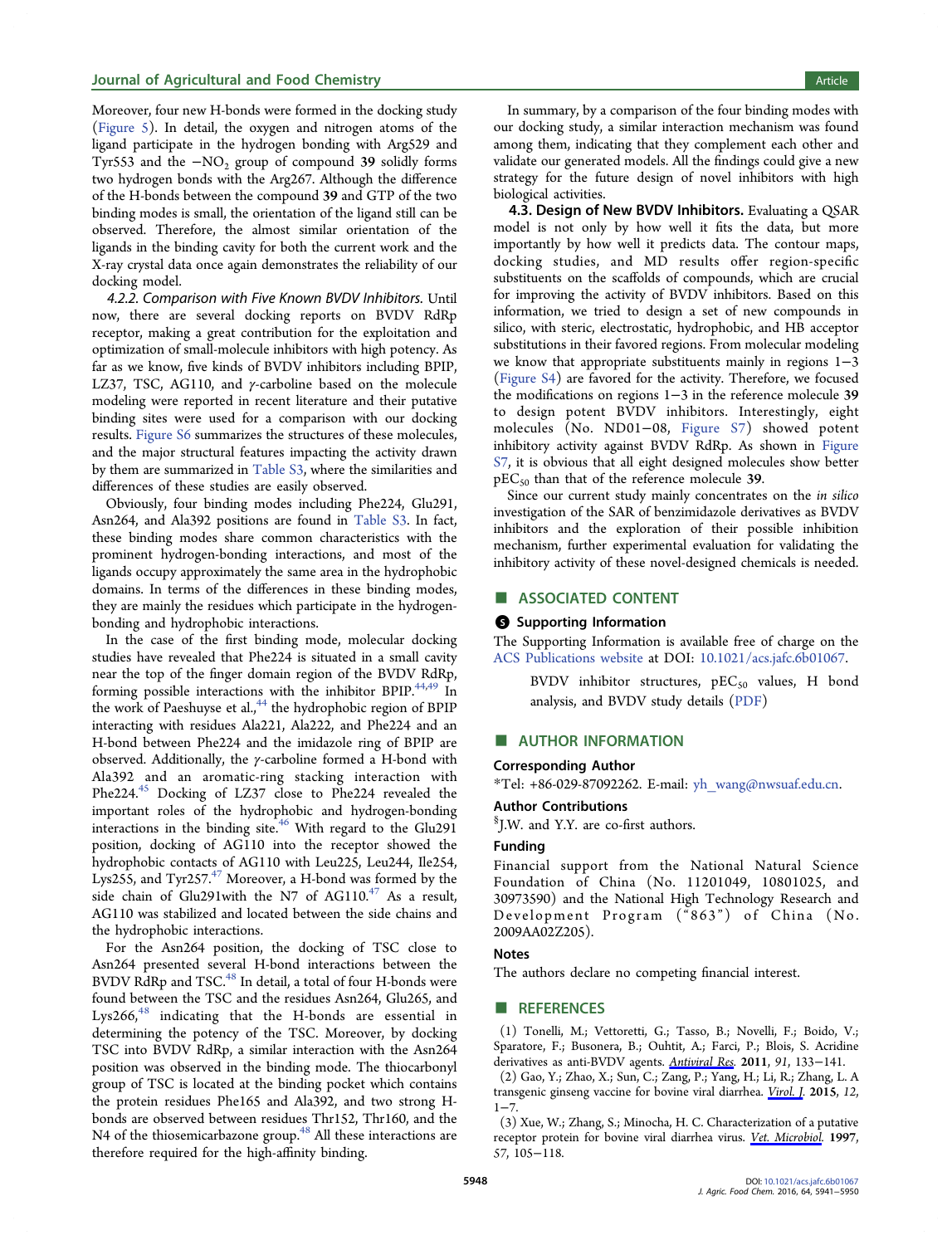<span id="page-8-0"></span>(4) Chai, H.; Lim, D.; Chai, H.; Jung, E. Molecular modeling of small molecules as BVDV RNA-dependent RNA polymerase allosteric inhibitors. Bull. Korean Chem. Soc. 2013, 34, 837−850.

(5) Baharuddin, A.; Amir Hassan, A.; Chye Sheng, G.; Bakhtiar Nasir, S.; Othman, S.; Yusof, R.; Othman, R.; Abdul Rahman, N. Current approache[s](http://pubsdc3.acs.org/action/showLinks?crossref=10.5012%2Fbkcs.2013.34.3.837&coi=1%3ACAS%3A528%3ADC%252BC3sXlsFWht7Y%253D) [in](http://pubsdc3.acs.org/action/showLinks?crossref=10.5012%2Fbkcs.2013.34.3.837&coi=1%3ACAS%3A528%3ADC%252BC3sXlsFWht7Y%253D) [antiviral](http://pubsdc3.acs.org/action/showLinks?crossref=10.5012%2Fbkcs.2013.34.3.837&coi=1%3ACAS%3A528%3ADC%252BC3sXlsFWht7Y%253D) [drug](http://pubsdc3.acs.org/action/showLinks?crossref=10.5012%2Fbkcs.2013.34.3.837&coi=1%3ACAS%3A528%3ADC%252BC3sXlsFWht7Y%253D) [disco](http://pubsdc3.acs.org/action/showLinks?crossref=10.5012%2Fbkcs.2013.34.3.837&coi=1%3ACAS%3A528%3ADC%252BC3sXlsFWht7Y%253D)very against the Flaviviridae family. Curr. Pharm. Des. 2014, 20, 3428−3444.

(6) Malet, H.; Masse, N.; Selisko, B.; Romette, J.-L.; Alvarez, K.; ́ Guillemot, J. C.; Tolou, H.; Yap, T. L.; Vasudevan, S. G.; Lescar, J. The [flavivirus](http://pubsdc3.acs.org/action/showLinks?pmid=24001228&crossref=10.2174%2F13816128113199990635&coi=1%3ACAS%3A528%3ADC%252BC2cXpvValtb0%253D) [polymer](http://pubsdc3.acs.org/action/showLinks?pmid=24001228&crossref=10.2174%2F13816128113199990635&coi=1%3ACAS%3A528%3ADC%252BC2cXpvValtb0%253D)ase as a target for drug discovery. Antiviral Res. 2008, 80, 23−35.

(7) Puerstinger, G.; Paeshuyse, J.; De Clercq, E.; [Neyts, J. Anti](http://pubsdc3.acs.org/action/showLinks?pmid=18611413&crossref=10.1016%2Fj.antiviral.2008.06.007&coi=1%3ACAS%3A528%3ADC%252BD1cXhtVKlsb7K)viral 2, 5-disubstituted imidazo [4, 5-c] pyridines: From anti-pestivirus to antihepatitis C virus activity. Bioorg. Med. Chem. Lett. 2007, 17, 390-393.

(8) Tonelli, M.; Boido, V.; La Colla, P.; Loddo, R.; Posocco, P.; Paneni, M. S.; Fermegl[ia, M.; Pricl, S. Pharm](http://pubsdc3.acs.org/action/showLinks?pmid=17084081&crossref=10.1016%2Fj.bmcl.2006.10.039&coi=1%3ACAS%3A528%3ADC%252BD2sXnvFGksA%253D%253D)acophore modeling, resistant mutant isolation, docking, and MM-PBSA analysis: Combined experimental/computer-assisted approaches to identify new inhibitors of the bovine viral diarrhea virus (BVDV). Bioorg. Med. Chem. 2010, 18, 2304−2316.

(9) Giliberti, G.; Ibba, C.; Marongiu, E.; Loddo, R.; Tonelli, M.; [Boido, V.; L](http://pubsdc3.acs.org/action/showLinks?pmid=20189812&crossref=10.1016%2Fj.bmc.2010.01.058&coi=1%3ACAS%3A528%3ADC%252BC3cXjtVCrtrk%253D)aurini, E.; Posocco, P.; Fermeglia, M.; Pricl, S. Syn[ergistic](http://pubsdc3.acs.org/action/showLinks?pmid=20189812&crossref=10.1016%2Fj.bmc.2010.01.058&coi=1%3ACAS%3A528%3ADC%252BC3cXjtVCrtrk%253D) experimental/computational studies on arylazoenamine derivatives that target the bovine viral diarrhea virus RNA-dependent RNA polymerase. Bioorg. Med. Chem. 2010, 18, 6055-6068.

(10) Sako, K.; Aoyama, H.; Sato, S.; Hashimoto, Y.; Baba, M. γ-Carboline d[erivatives with ant](http://pubsdc3.acs.org/action/showLinks?pmid=20638852&crossref=10.1016%2Fj.bmc.2010.06.065&coi=1%3ACAS%3A528%3ADC%252BC3cXpvFOhsL8%253D)i-bovine viral diarrhea virus (BVDV) activity. Bioorg. Med. Chem. 2008, 16, 3780−3790.

(11) Wang, J.; Li, Y.; Yang, Y.; Zhang, J.; Du, J.; Zhang, S.; Yang, L. Profiling the interaction mechanism of indole-based derivatives targetin[g](http://pubsdc3.acs.org/action/showLinks?pmid=18289862&crossref=10.1016%2Fj.bmc.2008.01.052&coi=1%3ACAS%3A528%3ADC%252BD1cXks1Gqt78%253D) [the](http://pubsdc3.acs.org/action/showLinks?pmid=18289862&crossref=10.1016%2Fj.bmc.2008.01.052&coi=1%3ACAS%3A528%3ADC%252BD1cXks1Gqt78%253D) [HIV-1](http://pubsdc3.acs.org/action/showLinks?pmid=18289862&crossref=10.1016%2Fj.bmc.2008.01.052&coi=1%3ACAS%3A528%3ADC%252BD1cXks1Gqt78%253D) [gp120](http://pubsdc3.acs.org/action/showLinks?pmid=18289862&crossref=10.1016%2Fj.bmc.2008.01.052&coi=1%3ACAS%3A528%3ADC%252BD1cXks1Gqt78%253D) receptor. RSC Adv. 2015, 5, 78278−78298.

(12) Wang, J.; Li, Y.; Yang, Y.; Zhang, S.; Yang, L. Profiling the Structural Determinants of Hetero[arylnitrile](http://pubsdc3.acs.org/action/showLinks?crossref=10.1039%2FC5RA04299B&coi=1%3ACAS%3A528%3ADC%252BC2MXhsVOlsLfL) Scaffold-Based Derivatives as Falcipain-2 Inhibitors by In Silico Methods. Curr. Med. Chem. 2013, 20, 2032−2042.

(13) Guariento, S.; Bruno, O.; Fossa, P.; Cichero[, E. New insights](http://pubsdc3.acs.org/action/showLinks?pmid=23410155&crossref=10.2174%2F0929867311320150008&coi=1%3ACAS%3A528%3ADC%252BC3sXotl2isL4%253D) into PDE4B inhibitor selectivity: CoMFA analyses and molecular docking studies. Mol. Diversity 2016, 20, 77−92.

(14) Cichero, E.; Fossa, P. Docking-based 3D-QSAR analyses of pyrazole derivat[ives as HIV-1](http://pubsdc3.acs.org/action/showLinks?pmid=26290462&crossref=10.1007%2Fs11030-015-9631-1&coi=1%3ACAS%3A528%3ADC%252BC2MXhtlKksb7E) non-nucleoside reverse transcriptase inhibitors. J. Mol. Model. 2012, 18, 1573−1582.

(15) Cichero, E.; Buffa, L.; Fossa, P. 3, 4, 5-Trisubstituted-1, 2, 4− 4H-triazoles as WT and Y188L mutant HIV-1 non-nucleoside reverse transcripta[se](http://pubsdc3.acs.org/action/showLinks?pmid=21805124&crossref=10.1007%2Fs00894-011-1190-5&coi=1%3ACAS%3A528%3ADC%252BC38XkvVektr8%253D) [inhibitors:](http://pubsdc3.acs.org/action/showLinks?pmid=21805124&crossref=10.1007%2Fs00894-011-1190-5&coi=1%3ACAS%3A528%3ADC%252BC38XkvVektr8%253D) [d](http://pubsdc3.acs.org/action/showLinks?pmid=21805124&crossref=10.1007%2Fs00894-011-1190-5&coi=1%3ACAS%3A528%3ADC%252BC38XkvVektr8%253D)ocking-based CoMFA and CoMSIA analyses. J. Mol. Model. 2011, 17, 1537−1550.

(16) Zou, X.-J.; Lai, L.-H.; Jin, G.-Y.; Zhang, Z.-X. Synthesis, fungicidal activity, and 3D-QSAR of pyridazinone-substituted 1, 3, 4 [oxadiazoles](http://pubsdc3.acs.org/action/showLinks?pmid=20922443&crossref=10.1007%2Fs00894-010-0857-7&coi=1%3ACAS%3A528%3ADC%252BC3MXot1Oks70%253D) [a](http://pubsdc3.acs.org/action/showLinks?pmid=20922443&crossref=10.1007%2Fs00894-010-0857-7&coi=1%3ACAS%3A528%3ADC%252BC3MXot1Oks70%253D)nd 1, 3, 4-thiadiazoles. J. Agric. Food Chem. 2002, 50, 3757−3760.

(17) Huang, M.-Z.; Luo, F.-X.; Mo, [H.-B.; Ren, Y.-G.; W](http://pubsdc3.acs.org/action/showLinks?system=10.1021%2Fjf0201677&coi=1%3ACAS%3A528%3ADC%252BD38XjvFagsrc%253D)ang, X.-G.; Ou, X.-M.; Lei, M.-X.; Liu, A.-P.; Huang, L.; Xu, M.-C. Synthesis and herbicidal activity of isoindoline-1, 3-dione substituted benzoxazinone derivatives containing a carboxylic ester group. *J. Agric. Food Chem.* 2009, 57, 9585−9592.

(18) Tonelli, M.; Paglietti, G.; Boido, V.; Sparat[ore, F.; Marongiu, F.;](http://pubsdc3.acs.org/action/showLinks?system=10.1021%2Fjf901897f&coi=1%3ACAS%3A528%3ADC%252BD1MXhtFKnsrjK) Marongiu, E.; La Colla, P.; Loddo, R. Antiviral Activity of Benzimidazole Derivatives. I. Antiviral Activity of 1-Substituted-2[(Benzotriazol-1/2-yl) methyl] benzimidazoles. Chem. Biodiversity 2008, 5, 2386−2401.

(19) Tonelli, M.; Simone, M.; Tasso, B.; Novelli, F.; Boido, V.; Sparatore, F.; Paglietti, G.; Pricl, S.; Giliberti, G.; [Blois,](http://pubsdc3.acs.org/action/showLinks?pmid=19035566&crossref=10.1002%2Fcbdv.200890203&coi=1%3ACAS%3A528%3ADC%252BD1cXhsV2mt7fP) [S.](http://pubsdc3.acs.org/action/showLinks?pmid=19035566&crossref=10.1002%2Fcbdv.200890203&coi=1%3ACAS%3A528%3ADC%252BD1cXhsV2mt7fP) [Antiviral](http://pubsdc3.acs.org/action/showLinks?pmid=19035566&crossref=10.1002%2Fcbdv.200890203&coi=1%3ACAS%3A528%3ADC%252BD1cXhsV2mt7fP) activity of benzimidazole derivatives. II. Antiviral activity of 2 phenylbenzimidazole derivatives. Bioorg. Med. Chem. 2010, 18, 2937−2953.

(20) Tonelli, M.; Novelli, F.; Tas[so, B.; Vazzana, I.; S](http://pubsdc3.acs.org/action/showLinks?pmid=20359898&crossref=10.1016%2Fj.bmc.2010.02.037&coi=1%3ACAS%3A528%3ADC%252BC3cXksF2kt7g%253D)paratore, A.; Boido, V.; Sparatore, F.; La Colla, P.; Sanna, G.; Giliberti, G. Antiviral activity of benzimidazole derivatives. III. Novel anti-CVB-5, anti-RSV and anti-Sb-1 agents. Bioorg. Med. Chem. 2014, 22, 4893-4909.

(21) Cichero, E.; D'Ursi, P.; Moscatelli, M.; Bruno, O.; Orro, A.; Rotolo, C.; Milanesi, L.; Fossa, P. Homology modeling, docking studies and molecular dynamic simulations using graphical processing unit architecture to probe the type-11 phosphodiesterase catalytic site: a computational approach for the rational design of selective inhibitors. Chem. Biol. Drug Des. 2013, 82, 718−731.

(22) Cichero, E.; Ligresti, A.; Allara, M.; di Marzo, V.; Lazzati, Z.; ̀ D'Ursi, P.; Marabotti, A.; Milanesi, L.; Spallarossa, A.; Ranise, A. [Homology](http://pubsdc3.acs.org/action/showLinks?pmid=23865680&crossref=10.1111%2Fcbdd.12193&coi=1%3ACAS%3A528%3ADC%252BC3sXhvVajurfE) [modeling](http://pubsdc3.acs.org/action/showLinks?pmid=23865680&crossref=10.1111%2Fcbdd.12193&coi=1%3ACAS%3A528%3ADC%252BC3sXhvVajurfE) in tandem with 3D-QSAR analyses: a computational approach to depict the agonist binding site of the human CB2 receptor. Eur. J. Med. Chem. 2011, 46, 4489-4505.

(23) Ghasemi, J. B.; Nazarshodeh, E.; Abedi, H. Molecular docking, 2D and [3D-QSAR studies](http://pubsdc3.acs.org/action/showLinks?pmid=21835510&crossref=10.1016%2Fj.ejmech.2011.07.023&coi=1%3ACAS%3A528%3ADC%252BC3MXhtV2rtb7P) of new indole-based derivatives as HCV-NS5B polymerase inhibitors. J. Iran. Chem. Soc. 2015, 12, 1789−1799.

(24) Ambure, P.; Roy, K. Exploring structural requirements of leads for improving activity and sel[ectivity against CD](http://pubsdc3.acs.org/action/showLinks?crossref=10.1007%2Fs13738-015-0654-4&coi=1%3ACAS%3A528%3ADC%252BC2MXptFenu78%253D)K5/p25 in Alzheimer's disease: an in silico approach. RSC Adv. 2014, 4, 6702−6709.

(25) Vesanto, J.; Alhoniemi, E. Clustering of the self-organizing map. IEEE Trans. Neural Network 2000, 11, 586−600.

(26) Good, A. C.; Hermsme[ier,](http://pubsdc3.acs.org/action/showLinks?crossref=10.1039%2Fc3ra46861e&coi=1%3ACAS%3A528%3ADC%252BC2cXmt1OmsA%253D%253D) [M.](http://pubsdc3.acs.org/action/showLinks?crossref=10.1039%2Fc3ra46861e&coi=1%3ACAS%3A528%3ADC%252BC2cXmt1OmsA%253D%253D) [A.](http://pubsdc3.acs.org/action/showLinks?crossref=10.1039%2Fc3ra46861e&coi=1%3ACAS%3A528%3ADC%252BC2cXmt1OmsA%253D%253D) Measuring CAMD technique performance. 2. How "druglike" are drugs? Implications of random test [set](http://pubsdc3.acs.org/action/showLinks?pmid=18249787&crossref=10.1109%2F72.846731&coi=1%3ACAS%3A280%3ADC%252BD1c%252FptFGgtA%253D%253D) [selection](http://pubsdc3.acs.org/action/showLinks?pmid=18249787&crossref=10.1109%2F72.846731&coi=1%3ACAS%3A280%3ADC%252BD1c%252FptFGgtA%253D%253D) [exemplified](http://pubsdc3.acs.org/action/showLinks?pmid=18249787&crossref=10.1109%2F72.846731&coi=1%3ACAS%3A280%3ADC%252BD1c%252FptFGgtA%253D%253D) [us](http://pubsdc3.acs.org/action/showLinks?pmid=18249787&crossref=10.1109%2F72.846731&coi=1%3ACAS%3A280%3ADC%252BD1c%252FptFGgtA%253D%253D)ing druglikeness classification models. *I*. Chem. Inf. Model. 2007, 47, 110−114.

(27) Kothandan, G.; Gadhe, C. G.; Madhavan, T.; Cho, S. J. Binding [site analysis of](http://pubsdc3.acs.org/action/showLinks?system=10.1021%2Fci6003493&coi=1%3ACAS%3A528%3ADC%252BD28Xht1KqsLzI) CCR2 through in silico methodologies: Dockin[g,](http://pubsdc3.acs.org/action/showLinks?system=10.1021%2Fci6003493&coi=1%3ACAS%3A528%3ADC%252BD28Xht1KqsLzI) CoMFA, and CoMSIA. Chem. Biol. Drug Des. 2011, 78, 161−174.

(28) GOLD User Guide & Tutorials; CCDC Software Ltd: 2005; http://www.ccdc.cam.a[c.uk/support/documen](http://pubsdc3.acs.org/action/showLinks?pmid=21294847&crossref=10.1111%2Fj.1747-0285.2011.01095.x&coi=1%3ACAS%3A528%3ADC%252BC3MXosVakt7w%253D)tation/gold/4\_0/gold/ toc.html, 27/01/2012.

(29) Westbrook, J.; Feng, Z.; Chen, L.; Yang, H.; Berman, H. M. The [protein data](http://www.ccdc.cam.ac.uk/support/documentation/gold/4_0/gold/toc.html) [bank](http://www.ccdc.cam.ac.uk/support/documentation/gold/4_0/gold/toc.html) [and](http://www.ccdc.cam.ac.uk/support/documentation/gold/4_0/gold/toc.html) [structural](http://www.ccdc.cam.ac.uk/support/documentation/gold/4_0/gold/toc.html) [genomics.](http://www.ccdc.cam.ac.uk/support/documentation/gold/4_0/gold/toc.html) Nucleic Acids Res. 2003, 31, 489−491.

(30) Choi, K. H.; Groarke, J. M.; Young, D. C.; Kuhn, R. J.; Smith, J. L.; Pevear, D. C.; Rossmann, M. G. T[he](http://pubsdc3.acs.org/action/showLinks?pmid=12520059&crossref=10.1093%2Fnar%2Fgkg068&coi=1%3ACAS%3A528%3ADC%252BD3sXhvFSltr4%253D) [structure](http://pubsdc3.acs.org/action/showLinks?pmid=12520059&crossref=10.1093%2Fnar%2Fgkg068&coi=1%3ACAS%3A528%3ADC%252BD3sXhvFSltr4%253D) [of](http://pubsdc3.acs.org/action/showLinks?pmid=12520059&crossref=10.1093%2Fnar%2Fgkg068&coi=1%3ACAS%3A528%3ADC%252BD3sXhvFSltr4%253D) the RNAdependent RNA polymerase from bovine viral diarrhea virus establishes the role of GTP in de novo initiation. Proc. Natl. Acad. Sci. U. S. A. 2004, 101, 4425-4430.

(31) Kwon, Y. D.; Finzi, A.; Wu, X.; Dogo-Isonagie, C.; Lee, L. K.; Moore, L. R.; Schmidt, S. D.; Stuckey, J.; Yan[g,](http://pubsdc3.acs.org/action/showLinks?pmid=15070734&crossref=10.1073%2Fpnas.0400660101&coi=1%3ACAS%3A528%3ADC%252BD2cXjtFKju74%253D) [Y.;](http://pubsdc3.acs.org/action/showLinks?pmid=15070734&crossref=10.1073%2Fpnas.0400660101&coi=1%3ACAS%3A528%3ADC%252BD2cXjtFKju74%253D) [Zhou,](http://pubsdc3.acs.org/action/showLinks?pmid=15070734&crossref=10.1073%2Fpnas.0400660101&coi=1%3ACAS%3A528%3ADC%252BD2cXjtFKju74%253D) [T.](http://pubsdc3.acs.org/action/showLinks?pmid=15070734&crossref=10.1073%2Fpnas.0400660101&coi=1%3ACAS%3A528%3ADC%252BD2cXjtFKju74%253D) [Unliganded](http://pubsdc3.acs.org/action/showLinks?pmid=15070734&crossref=10.1073%2Fpnas.0400660101&coi=1%3ACAS%3A528%3ADC%252BD2cXjtFKju74%253D) HIV-1 gp120 core structures assume the CD4-bound conformation with regulation by quaternary interactions and variable loops. Proc. Natl. Acad. Sci. U. S. A. 2012, 109, 5663-5668.

(32) Parrinello, M.; Rahman, A. Polymorphic transitions in single crystal[s: A new molecular dynamics](http://pubsdc3.acs.org/action/showLinks?pmid=22451932&crossref=10.1073%2Fpnas.1112391109&coi=1%3ACAS%3A280%3ADC%252BC38vpvFWqsg%253D%253D) method. J. Appl. Phys. 1981, 52, 7182−7190.

(33) Lin, J.-H.; Perryman, A. L.; Schames, J. R.; McCammon, J. A. Computational drug design accommodating [receptor](http://pubsdc3.acs.org/action/showLinks?crossref=10.1063%2F1.328693&coi=1%3ACAS%3A528%3ADyaL38XislSnuw%253D%253D) [flex](http://pubsdc3.acs.org/action/showLinks?crossref=10.1063%2F1.328693&coi=1%3ACAS%3A528%3ADyaL38XislSnuw%253D%253D)ibility: the relaxed complex scheme. *J. Am. Chem. Soc.* 2002, 124, 5632–5633.

(34) Kollman, P. A.; Massova, I.; Reyes, C.; Kuhn, B.; Huo, S.; Chong, L.; Lee, M.; Lee, T.; Duan, Y.; Wang, W. Calculating structures and free energies of [complex](http://pubsdc3.acs.org/action/showLinks?system=10.1021%2Fja0260162&coi=1%3ACAS%3A528%3ADC%252BD38XjtFags7s%253D) [molecul](http://pubsdc3.acs.org/action/showLinks?system=10.1021%2Fja0260162&coi=1%3ACAS%3A528%3ADC%252BD38XjtFags7s%253D)es: combining molecular mechanics and continuum models. Acc. Chem. Res. 2000, 33, 889−897. (35) Zhou, Z.; Madrid, M.; Evanseck, J. D.; Madura, J. D. Effect of a bound non-nucleoside RT inhibito[r on the dynam](http://pubsdc3.acs.org/action/showLinks?system=10.1021%2Far000033j&coi=1%3ACAS%3A528%3ADC%252BD3cXmvFGiu7g%253D)ics of wild-type and mutant HIV-1 reverse transcriptase. *J. Am. Chem. Soc.* 2005, 127, 17253−17260.

(36) Zhao, Y.; Li, W.; Zeng, J.; Liu, G.; Tang, Y. Insights into the interactions between HIV-1 integras[e](http://pubsdc3.acs.org/action/showLinks?system=10.1021%2Fja053973d&coi=1%3ACAS%3A528%3ADC%252BD2MXht1WltL7I) [and](http://pubsdc3.acs.org/action/showLinks?system=10.1021%2Fja053973d&coi=1%3ACAS%3A528%3ADC%252BD2MXht1WltL7I) [human](http://pubsdc3.acs.org/action/showLinks?system=10.1021%2Fja053973d&coi=1%3ACAS%3A528%3ADC%252BD2MXht1WltL7I) [LED](http://pubsdc3.acs.org/action/showLinks?system=10.1021%2Fja053973d&coi=1%3ACAS%3A528%3ADC%252BD2MXht1WltL7I)GF/p75 by molecular dynamics simulation and free energy calculation. Proteins: Struct., Funct., Genet. 2008, 72, 635−645.

(37) Malla, P.; Kumar, R.; Kumar, M. Validation of Formylchromane Derivatives as Protein Tyrosine Phosphatase 1B Inhibitors by Pharmacophore Modeling, Atom-Based 3D-QSAR and Docking Studies. Chem. Biol. Drug Des. 2013, 82, 71−80.

(38) Wang, J.; Li, F.; Li, Y.; Yang, Y.; Zhang, S.; Yang, L. Structural features [of falcipain-3 inhibito](http://pubsdc3.acs.org/action/showLinks?pmid=23506477&crossref=10.1111%2Fcbdd.12135&coi=1%3ACAS%3A528%3ADC%252BC3sXhtVajsbbN)rs: an in silico study. Mol. BioSyst. 2013, 9, 2296−2310.

(39) AbdulHameed, M. D. M.; Hamza, A.; Liu, J.; Zhan, C.-G. Combined 3D-QSAR modeling and molecular [docking](http://pubsdc3.acs.org/action/showLinks?pmid=23765034&crossref=10.1039%2Fc3mb70105k&coi=1%3ACAS%3A528%3ADC%252BC3sXhtF2itL%252FK) [stu](http://pubsdc3.acs.org/action/showLinks?pmid=23765034&crossref=10.1039%2Fc3mb70105k&coi=1%3ACAS%3A528%3ADC%252BC3sXhtF2itL%252FK)dy on